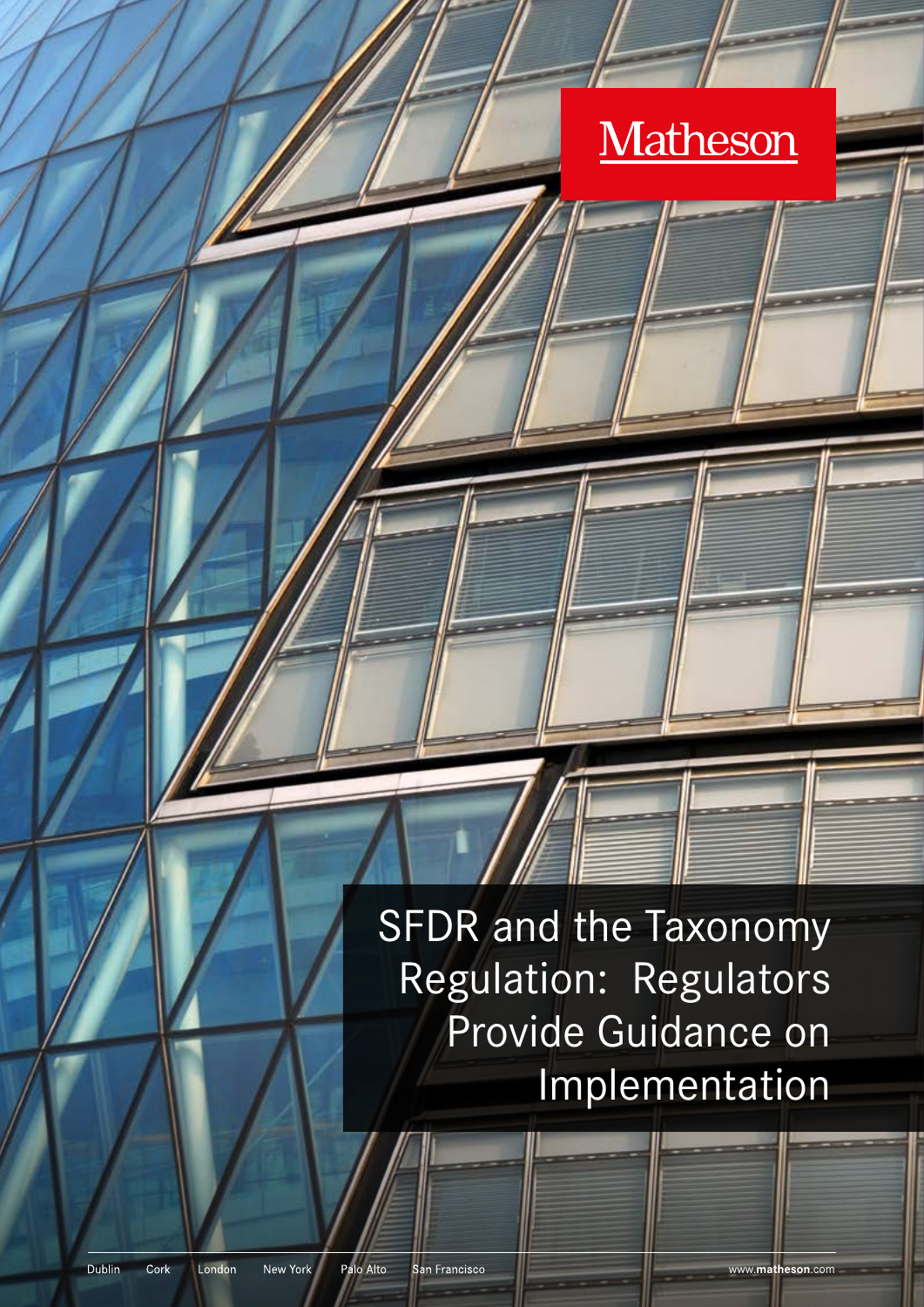

#### April 2022

The long-awaited updated supervisory statement on the application of the Sustainable Finance Disclosure Regulation ("**SFDR**") was recently published by the European Supervisory Authorities ("**ESAs**"), followed by a meeting between Irish Funds industry representatives (including Head of our Asset Management and Investment Funds Department, Tara Doyle) and the Central Bank of Ireland ("**Central Bank**") to discuss implementation issues.

We have set out below the updates to the supervisory statement and a summary of the discussions with the Central Bank at the 5 April meeting.

### ESAs' Updated Supervisory Statement

On 25 March 2022, the ESAs updated their [joint supervisory statement](https://www.esma.europa.eu/sites/default/files/library/jc_2022_12_-_updated_supervisory_statement_on_the_application_of_the_sfdr.pdf) on the application of the SFDR, replacing their initial statement published in February 2021 (the "**ESAs' Supervisory Statement**"). The purpose of the ESAs' Supervisory Statement is to provide national competent authorities ("**NCAs**") and financial market participants ("**FMPs**") with guidance on how to comply with the requirements of the SFDR and the Taxonomy Regulation in the interim period between the application date of the Level 1 requirements (10 March 2021 in the case of the SFDR and 1 January 2022 with respect to the first two environmental objectives set out in the Taxonomy Regulation) and the application date of the Level 2 regulatory technical standards ("**RTS**") to be adopted under the SFDR / Taxonomy Regulation (expected to be 1 January 2023). The aim is to ensure the consistent application and supervision of the SFDR / the Taxonomy Regulation.

The ESAs recommend that NCAs and FMPs use the interim period until 1 January 2023 to prepare for the application of the RTS while also applying the relevant measures of the SFDR and the Taxonomy Regulation according to the relevant application dates set out in the ESAs' Supervisory Statement. FMPs should have regard to the content of the draft RTS published in [February 2021](https://www.esma.europa.eu/sites/default/files/library/jc_2021_03_joint_esas_final_report_on_rts_under_sfdr.pdf) and [October 2021](https://www.esma.europa.eu/sites/default/files/library/jc_2021_50_-_final_report_on_taxonomy-related_product_disclosure_rts.pdf) in applying the relevant provisions of the SFDR and the Taxonomy Regulation during the interim period, although the ESAs note that the draft RTS may be subject to change.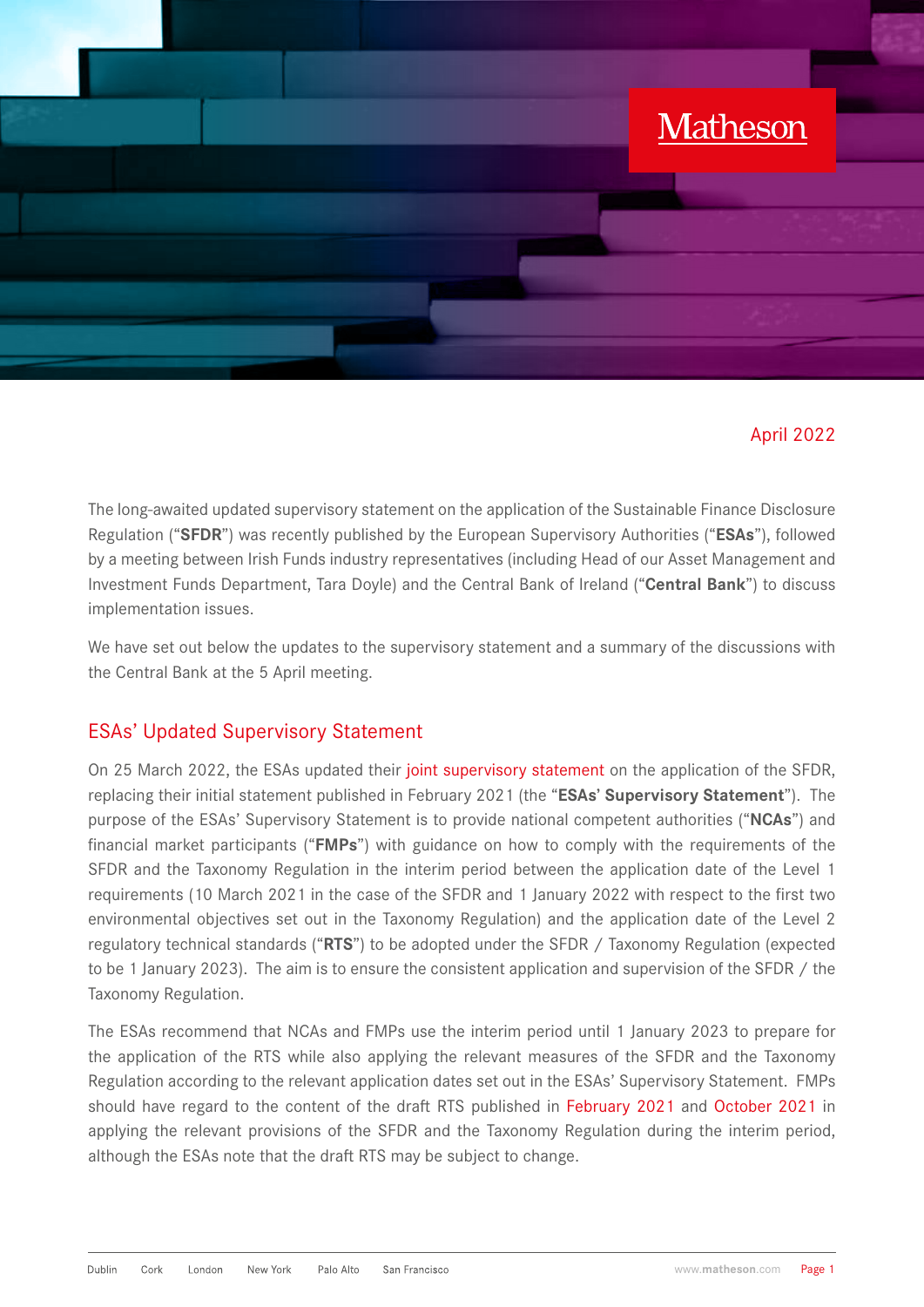In relation to the disclosures required under Articles 5 and 6 of the Taxonomy Regulation (requiring inscope funds to disclose the extent to which underlying investments are in environmentally sustainable economic activities), the ESAs expect that during the interim period FMPs will provide an "explicit quantification" through the numerical disclosure of a percentage of the extent to which investments underlying the financial product are Taxonomy-aligned. The ESAs state that estimates should not be used but, where information is not readily available from the public disclosures by investee companies, FMPs may rely on equivalent information on Taxonomy alignment obtained directly from investee companies or from third party providers.

The numerical disclosure may be accompanied by a qualitative clarification explaining how the fund addresses the determination of the proportion of Taxonomy-aligned investments, for example by identifying the sources of information. Such clarification should not disclose more information than what is required by Article 5 Taxonomy Regulation.

The annex to the ESAs' Supervisory Statement sets out the following guidance on the application timelines in the SFDR:

| <b>Principal adverse</b><br>impact reporting | Entities which choose to or are required to comply with the entity-level<br>disclosures for principal adverse impacts ("PAIs") under Article 4 SFDR<br>should update their PAI statement to reflect the final RTS from 1 January<br>2023. The first information relating to a reference period should be<br>disclosed in the PAI statement published on or before 30 June covering<br>a reference period of 1 January 2022 to 1 December 2022. |
|----------------------------------------------|------------------------------------------------------------------------------------------------------------------------------------------------------------------------------------------------------------------------------------------------------------------------------------------------------------------------------------------------------------------------------------------------------------------------------------------------|
| <b>Periodic</b><br>disclosures               | Annual reports of Article 8 and Article 9 SFDR funds published after<br>1 January 2022 must comply with the periodic disclosure requirements<br>in Article 11 SFDR irrespective of the reference period covered. The<br>draft RTS may be used as a reference until the RTS application date of<br>1 January 2023.                                                                                                                              |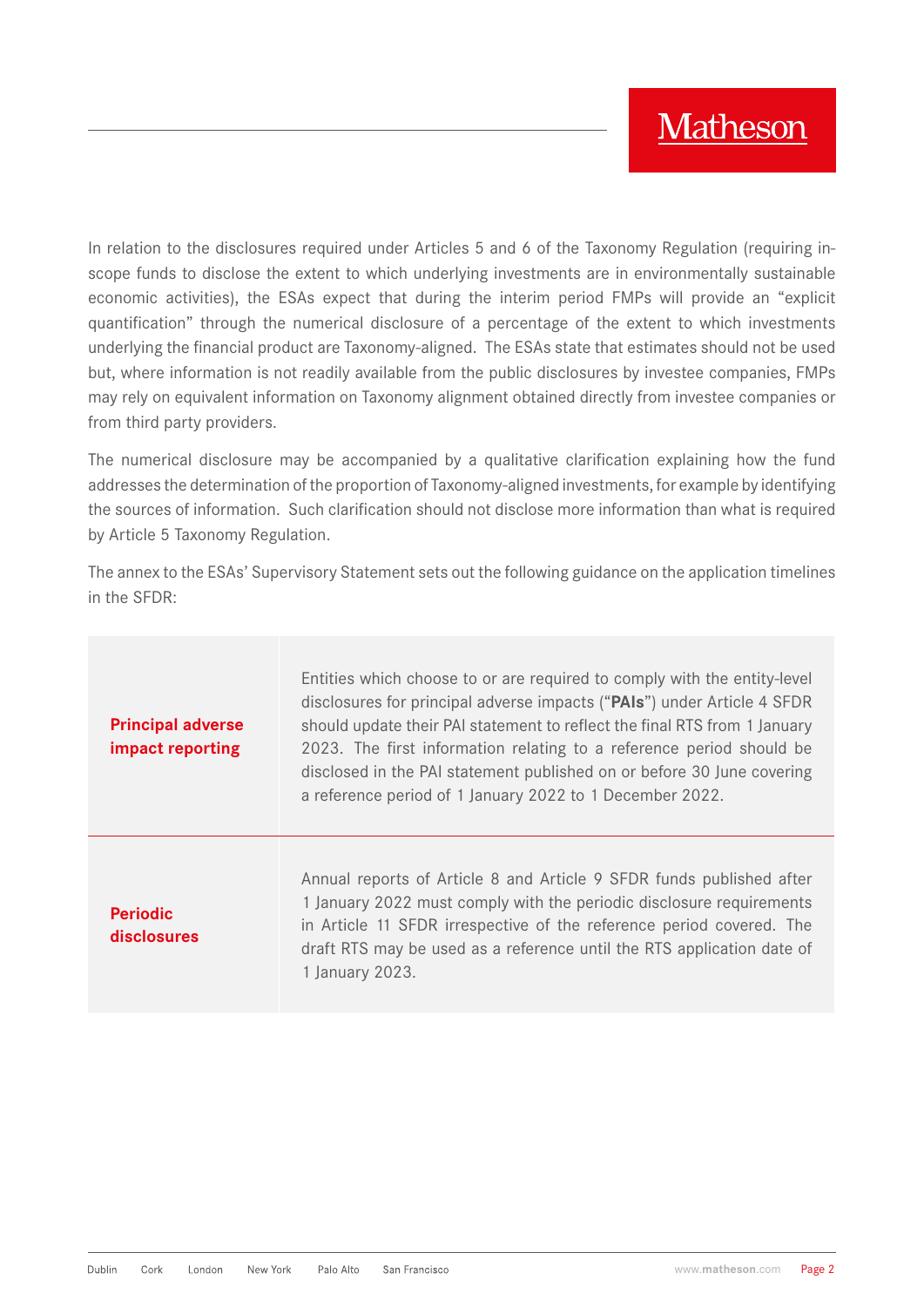### Central Bank Expectations

During the first quarter of this year, the Central Bank conducted a spot check on submissions received via the streamlined process for filing of disclosures related to SFDR and the Taxonomy Regulation. On 5 April 2022 the Central Bank met with representatives of the Irish Funds ESG Policy, Legal and Regulatory Working Group to discuss initial feedback on the review's findings.

The Central Bank reviewed 35 submissions over a number of UCITS management companies and AIFMs, comprising 11 Article 6 funds, 17 Article 8 funds and 7 Article 9 funds.

#### **Article 6 Requirements**

The Central Bank noted that some funds had deemed sustainability risks not to be relevant and was generally satisfied with the detailed explanations provided for why those risks were not relevant. However, in relation to funds for which sustainability risks were relevant, the Central Bank raised concerns about the generic nature of those disclosures.

The principal concern of the Central Bank was the lack of specificity in disclosures responding to the requirement to disclose the manner in which sustainability risks are integrated into investment decisions and the results of the assessment of the likely impact of those risks on the returns of the funds. In the former case, some managers simply stated that the risks were integrated, rather than explaining the manner in which they were integrated and in the latter case, some managers stated that the returns of the fund might be impacted rather than the providing information on how that impact has been assessed.

#### **Article 8 and 9 Requirements**

The Central Bank noted concerns relating to some of the Article 8 funds sampled, which designated an index as a reference benchmark, in terms of their compliance with the requirement to disclose information on whether and how the index is consistent with the environmental or social characteristics which the fund promotes. In particular the Central Bank noted that some funds had included statements to the effect that the composition of the index against the screening criteria would not be monitored by the fund's manager or investment manager, on the basis that the responsibility for screening investments in the index rested with the index provider.

The Central Bank was also concerned that some managers had disclosed that they would not be monitoring their investment manager's ESG approach on an ongoing basis, but would be relying on an annual assessment of the application of the ESG strategy.

The Central Bank did not believe it was appropriate to respond to queries raised during the review by referencing prior reviews of the disclosure by the Central Bank or other European regulators, noting that it was important that standards of ESG disclosures continue to improve.

While a focus of the review was the potential for incorrect classification of funds, the Central Bank noted that good responses had been received in respect of some funds reviewed when explanations were sought for why the fund was classified as an Article 6 fund rather than an Article 8 fund.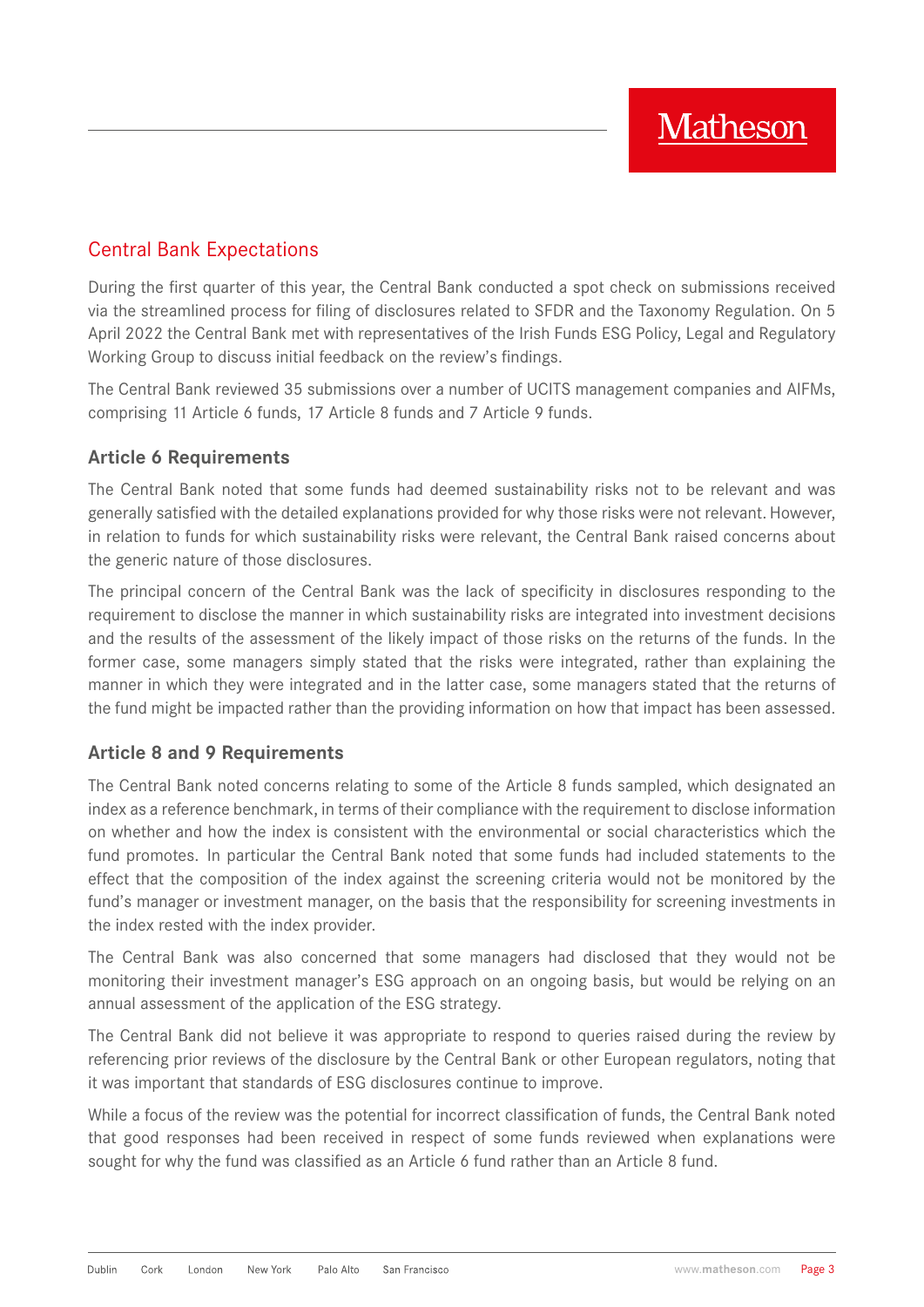#### **Taxonomy Alignment**

The Central Bank noted that only three of the funds sampled had complied with the requirement in the Taxonomy Regulation to disclose the extent to which underlying investments are in environmentally sustainable economic activities by including a specific percentage proportion. In contrast almost 80% of the funds reviewed indicated that they were not in a position to quantify their Taxonomy alignment. The Central Bank expressed particular concern at this aspect of market practice in light of the requirement expressed in the ESAs' Supervisory Statement that funds include an explicit quantification of the extent to which underlying investments are Taxonomy aligned.

The Central Bank provided further anonymised information about the three funds which were able to provide a percentage Taxonomy alignment, noting that the Central Bank had interrogated the disclosures and was ultimately satisfied that good information on the economic activities had been provided in support of the percentage and very detailed explanations and examples were also provided as to the assessment of how particular investments met the sustainability characteristics.

The Central Bank noted industry's concerns around the issues and challenges with the availability and accuracy of data on the economic activities of underlying investments, but noted that some managers had been able to include a specific numerical disclosure. The Central Bank noted the imperative to improve the quality of disclosures across the industry and the desirability of moving everyone to a common standard. In this regard, the publication of the ESA's Supervisory Statement was a development the Central Bank had to take into account.

#### **European Developments**

The Central Bank also took the opportunity to note relevant European developments. In addition to referring to the impact of the ESAs' Supervisory Statement on the Central Bank's ongoing review of ESG disclosures, the Central Bank noted that the European Securities and Markets Authority's ("**ESMA**") planned supervisory briefing was expected to be finalised shortly and while the timing had not yet been determined, or indeed whether the briefing would be published, it would also impact on the Central Bank's ongoing review of disclosures. The Central Bank noted that in addition to its focus on promoting supervisory convergence through portfolio analysis and case discussions, ESMA was also focussing on the naming convention of funds. As a general principle, ESMA considers that the use of ESG-related terminology in a fund name should be supported in a material way by minimum criteria that are reflected in the fund's investment objective, policy and strategy.

The Central Bank also noted that the delegated acts under the UCITS Directive, AIFMD and MiFID had been modified to clarify the obligations of UCITS management companies, AIFMs and MiFID firms to integrate sustainability risks and would be applicable from 1 August 2022.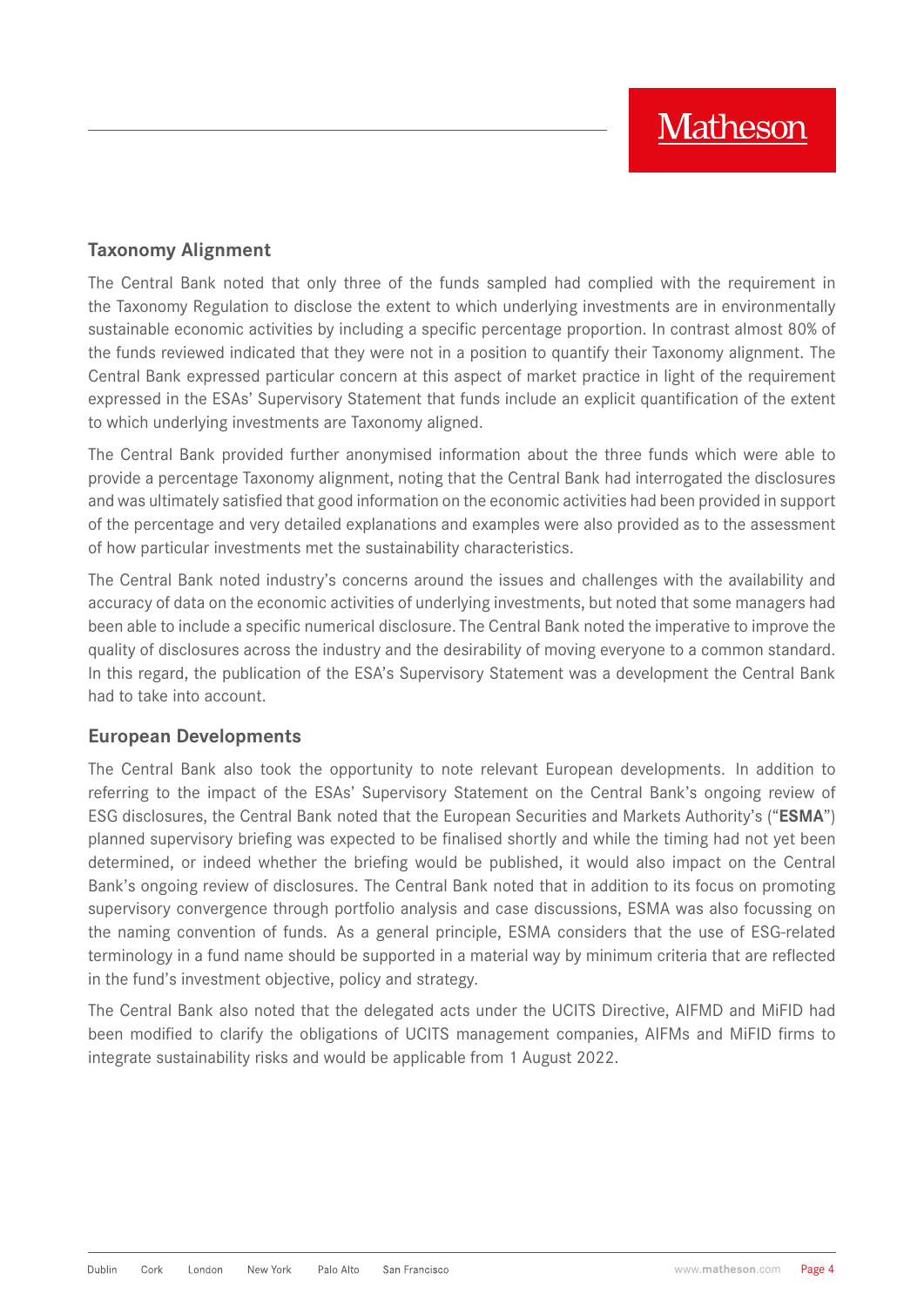### Next Steps

The Central Bank's current intention is to prepare a report summarising the findings of its sample review. It is important to note that the impressions shared with industry at this meeting were very much initial impressions and may evolve as the Central Bank considers the responses received from managers of the reviewed funds, the impact of the ESAs' Supervisory Statement, the imminent ESMA supervisory briefing and other relevant European developments.

In response to queries regarding the need to further update disclosures, the Central Bank indicated an initial view that for Article 8 and Article 9 funds, any updates to disclosures informed by the sample review report (including any explicit quantification of Taxonomy alignment, where relevant) could be incorporated into the filings they would make to incorporate Level 2 measures by 1 January 2023, unless the disclosures were otherwise being updated in the meantime. The Central Bank noted that for Article 6 funds, no 1 January 2023 deadline applied and so it would be appropriate to make any necessary amendments the next time the documents are being updated. The Central Bank also indicated that any new funds would have to comply with the current disclosure expectations immediately.

The Central Bank is also open to further engagement with industry to better understand any challenges that the implementation of the EU Sustainable Finance Action Plan presents. The Central Bank intends to progress a thematic review of FMPs' implementation of the requirements later in the year, which will be informed by the sample review and the published report.

On 6 April 2022, the European Commission adopted the SFDR / Taxonomy Regulation [RTS](https://ec.europa.eu/info/business-economy-euro/banking-and-finance/sustainable-finance/sustainability-related-disclosure-financial-services-sector_en), which will now be subject to a three month scrutiny period by the European Parliament and the Council of the EU.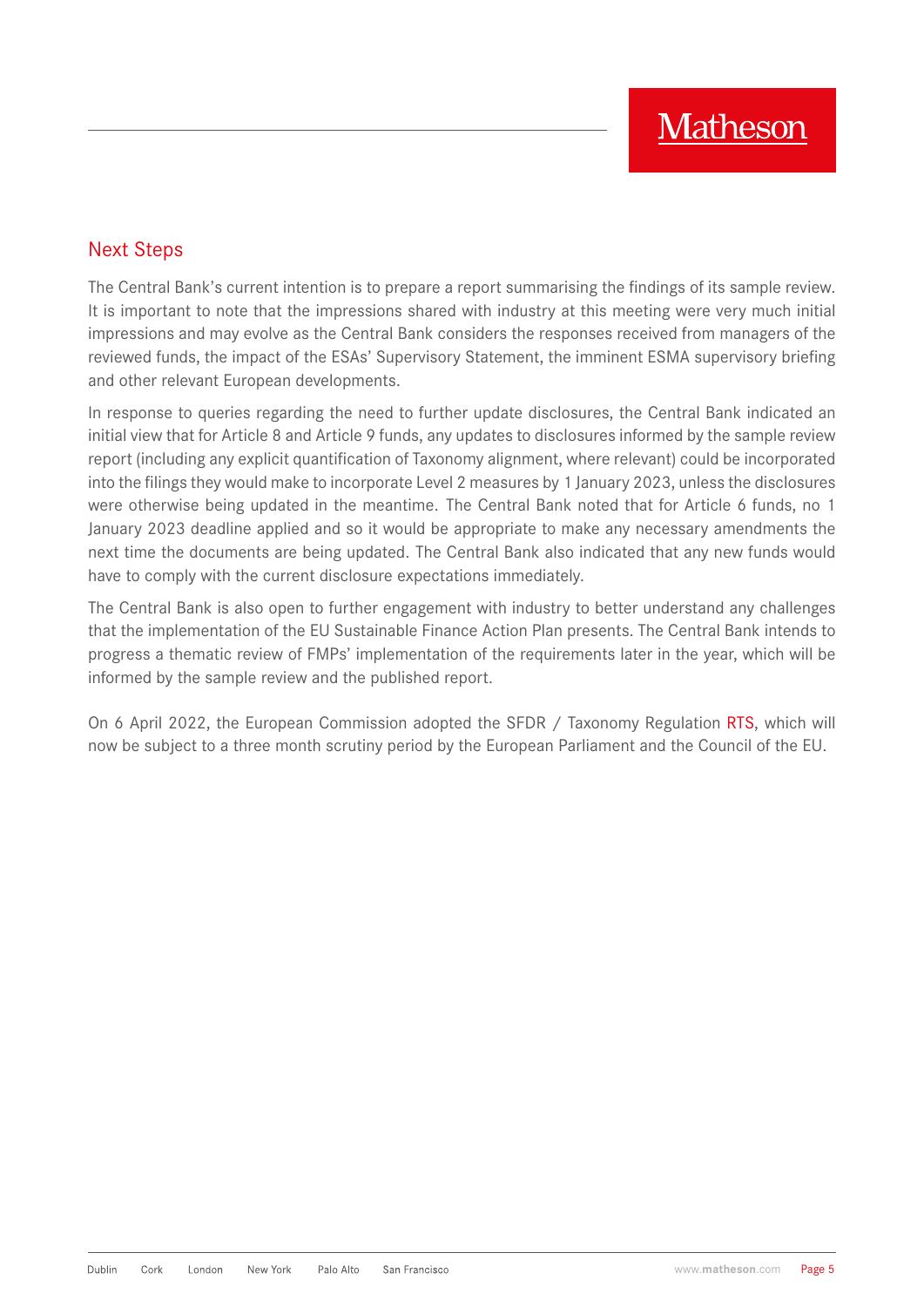## **Contacts**

# **Matheson**



#### [Tara Doyle](https://www.matheson.com/people/tara-doyle)

Partner **T** +353 1 232 2221

**E** tara.doyle@matheson.com



#### [Dualta Counihan](https://www.matheson.com/people/dualta-counihan) Partner **T** +353 1 232 2451

**E** dualta.counihan@matheson.com



[Philip Lovegrove](https://www.matheson.com/people/philip-lovegrove) Partner **T** +353 1 232 2538 **E** philip.lovegrove@matheson.com



# [Elizabeth Grace](https://www.matheson.com/people/elizabeth-grace) Partner

**T** +353 1 232 2104 **E** elizabeth.grace@matheson.com



#### [Michael Jackson](https://www.matheson.com/people/michael-jackson)

Managing Partner **T** +353 1 232 2000 **E** michael.jackson@matheson.com



#### [Shay Lydon](https://www.matheson.com/people/shay-lydon) Partner **T** +353 1 232 2735 **E** shay.lydon@matheson.com



[Liam Collins](https://www.matheson.com/people/liam-collins) Partner **T** +353 1 232 2195 **E** liam.collins@matheson.com

# [Oisin McClenaghan](https://www.matheson.com/people/oisin-mcclenaghan)

- Partner **T** +353 1 232 2227
- **E** oisin.mcclenaghan@matheson.com



[Michelle Ridge](https://www.matheson.com/people/michelle-ridge) Partner **T** +353 1 232 2758 **E** michelle.ridge@matheson.com



[Donal O'Byrne](https://www.matheson.com/people/donal-o) Partner **T** +353 1 232 2057

**E** donal.o'byrne@matheson.com



[Anthony Gaskin](mailto:anthony.gaskin%40matheson.com?subject=) Partner **T** +353 1 232 3043 **E** anthony.gaskin@matheson.com





**T** +353 1 232 2488

**E** barry.oconnor@matheson.com



#### [Catriona Cole](https://www.matheson.com/people/catriona-cole) Partner

 $\overline{I}$  +353 1 232 2458 **E** catriona.cole@matheson.com



#### [Brónagh Maher](mailto:bronagh.maher%40matheson.com?subject=) Professional Support Lawyer

**T** +353 1 232 3757 **E** bronagh.maher@matheson.com

*Please get in touch with your usual Asset Management and Investment Funds Department contact or any of the contacts listed in this publication should you require further information in relation to the material referred to in this update.*

*Full details of the Asset Management and Investment Funds Department, together with further updates, articles and briefing notes written by members of the Asset Management and Investment Funds team, can be accessed at* [www.matheson.com.](http://www.matheson.com)